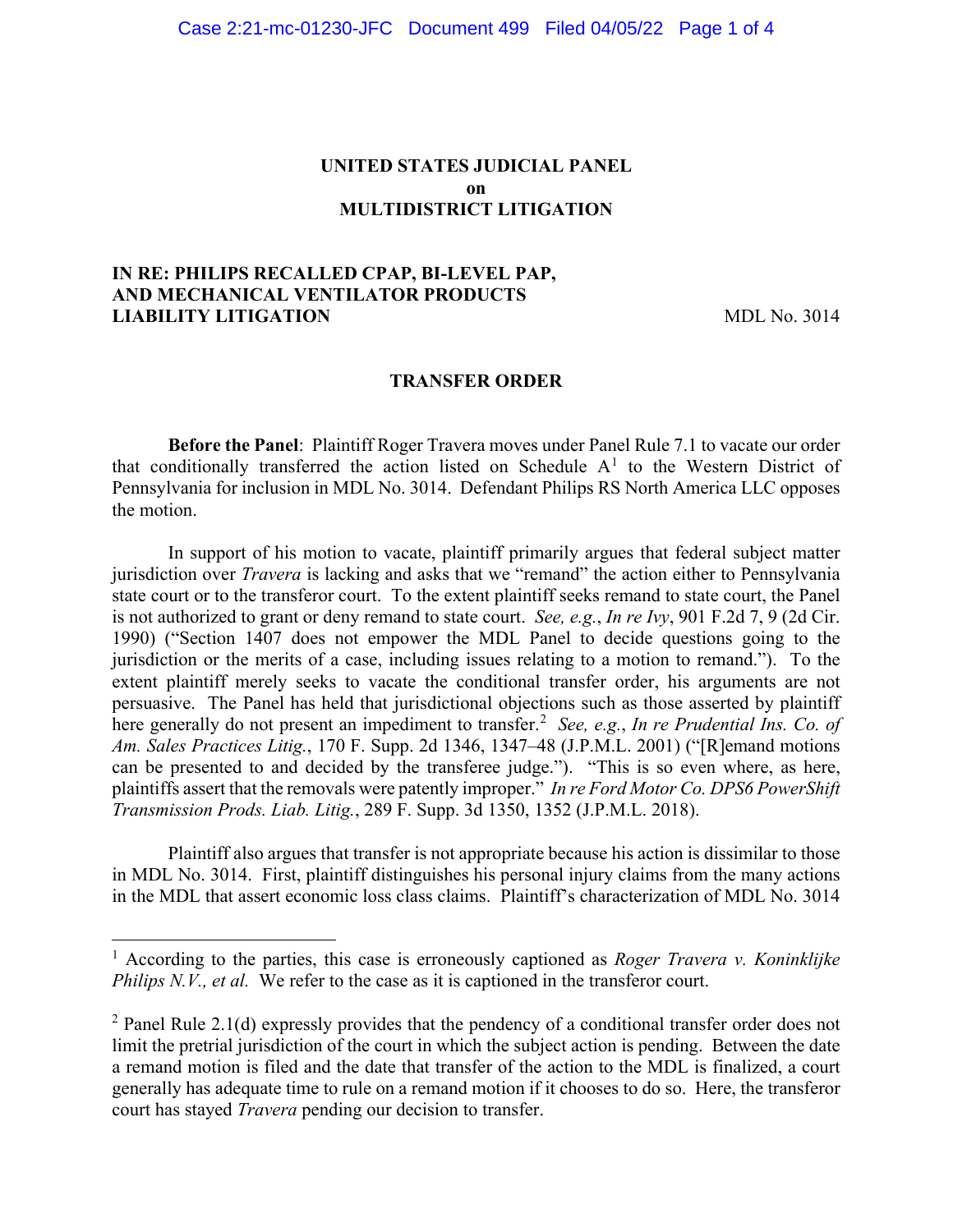$-2-$ 

as primarily involving consumer class claims, however, is inaccurate. The Panel has transferred no fewer than eighty actions to the MDL in which plaintiffs assert personal injury claims stemming from the alleged defects in certain Continuous Positive Airway Pressure (CPAP), Bi-Level Positive Airway Pressure (Bi-Level PAP), and mechanical ventilator devices that were recalled by Philips in June 2021. *Travera* involves substantially similar personal injury claims and therefore will require common discovery regarding the development and safety of the recalled devices and the potential harm that can be caused by the alleged defect. In any event, "Section 1407 does not require a complete identity of common factual issues or parties as a prerequisite to transfer, and the presence of additional facts is not significant where the actions arise from a common factual core." *In re Am. Med. Collection Agency, Inc., Customer Data Sec. Breach Litig.*, 410 F. Supp. 3d 1350, 1353–54 (J.P.M.L. 2019).

Plaintiff alternatively contends that his personal injury action differs from those in the MDL because it will involve plaintiff-specific questions about causation. As we have previously observed, "[a]lmost all personal injury litigation involves questions of causation that are plaintiffspecific. Those differences are not an impediment to centralization where common questions of fact predominate." *In re Xarelto (Rivaroxaban) Prods. Liab. Litig.*, 65 F. Supp. 3d 1402, 1404 (J.P.M.L. 2014). *Travera* involves the same Philips product as many of the actions in the MDL (a DreamStation CPAP device), the same alleged method of failure, and will involve common discovery regarding the development, manufacture, testing, and regulatory history of the product.

Plaintiff additionally contends that transfer will not enhance the convenience of the parties and witnesses or the efficient conduct of the litigation. Transfer of an action, however, is appropriate if it furthers the expeditious resolution of the litigation taken as a whole, even if some parties to the action might experience inconvenience or delay. *See In re Watson Fentanyl Patch Prods. Liab. Litig.*, 883 F. Supp. 2d 1350, 1351–52 (J.P.M.L. 2012) ("[W]e look to the overall convenience of the parties and witnesses, not just those of a single plaintiff or defendant in isolation."). Furthermore, centralization is for pretrial proceedings only, and there usually is no need for parties or witnesses to travel to the transferee court for depositions or court hearings. *See In re MLR, LLC, Patent Litig.*, 269 F. Supp. 2d 1380, 1381 (J.P.M.L. 2003).

Therefore, after considering the parties' arguments, we find that the action listed on Schedule A involves common questions of fact with the actions transferred to MDL No. 3014, and that transfer under 28 U.S.C. § 1407 will serve the convenience of the parties and witnesses and promote the just and efficient conduct of the litigation. In our order centralizing this litigation, we held that the Western District of Pennsylvania was an appropriate Section 1407 forum for actions sharing factual questions arising from Philips' recall of certain CPAP, Bi-Level PAP, and mechanical ventilator devices on June 14, 2021. The recalled devices allegedly contain polyesterbased polyurethane (PE-PUR) sound abatement foam that may degrade into particles or off-gas volatile organic compounds that may then be ingested or inhaled by the user, causing injury. *See In re Philips Recalled CPAP, Bi-Level PAP, and Mechanical Ventilator Prods. Liab. Litig.*, MDL No. 3014, F. Supp. 3d , 2021 WL 4704801, at \*1 (J.P.M.L. Oct. 8, 2021). As in many of the cases already in the MDL, plaintiff here alleges that he suffered physical injury caused by the alleged problems with the PE-PUR foam in defendants' devices.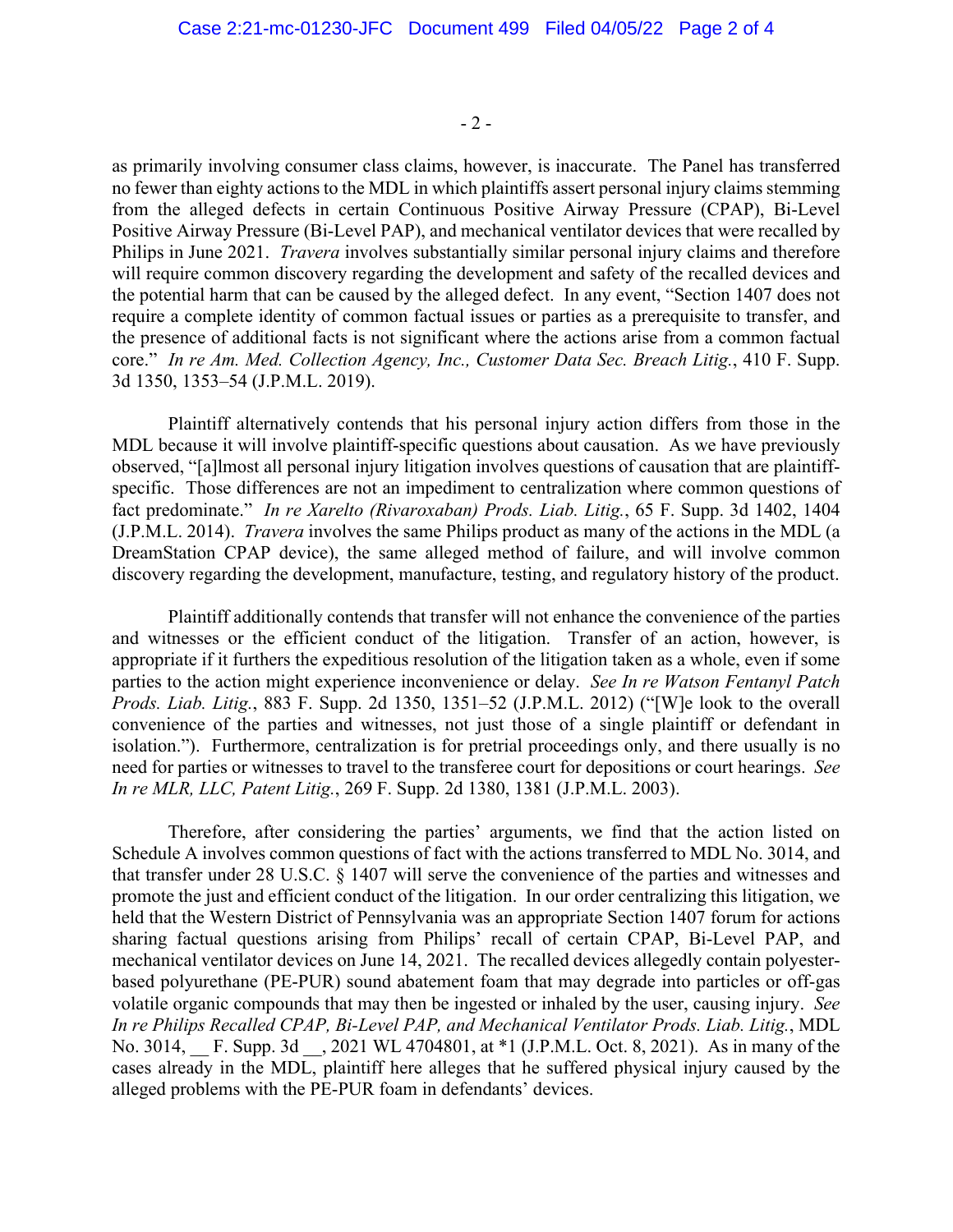### - 3 -

IT IS THEREFORE ORDERED that the action listed on Schedule A is transferred to the Western District of Pennsylvania and, with the consent of that court, assigned to the Honorable Joy Flowers Conti for coordinated or consolidated pretrial proceedings.

# PANEL ON MULTIDISTRICT LITIGATION

Jaren f. Caldwell Karen K. Caldwell

Chair

David C. Norton Roger T. Benitez<br>
Dale A. Kimball Madeline Cox Arl

Nathaniel M. Gorton Matthew F. Kennelly Madeline Cox Arleo